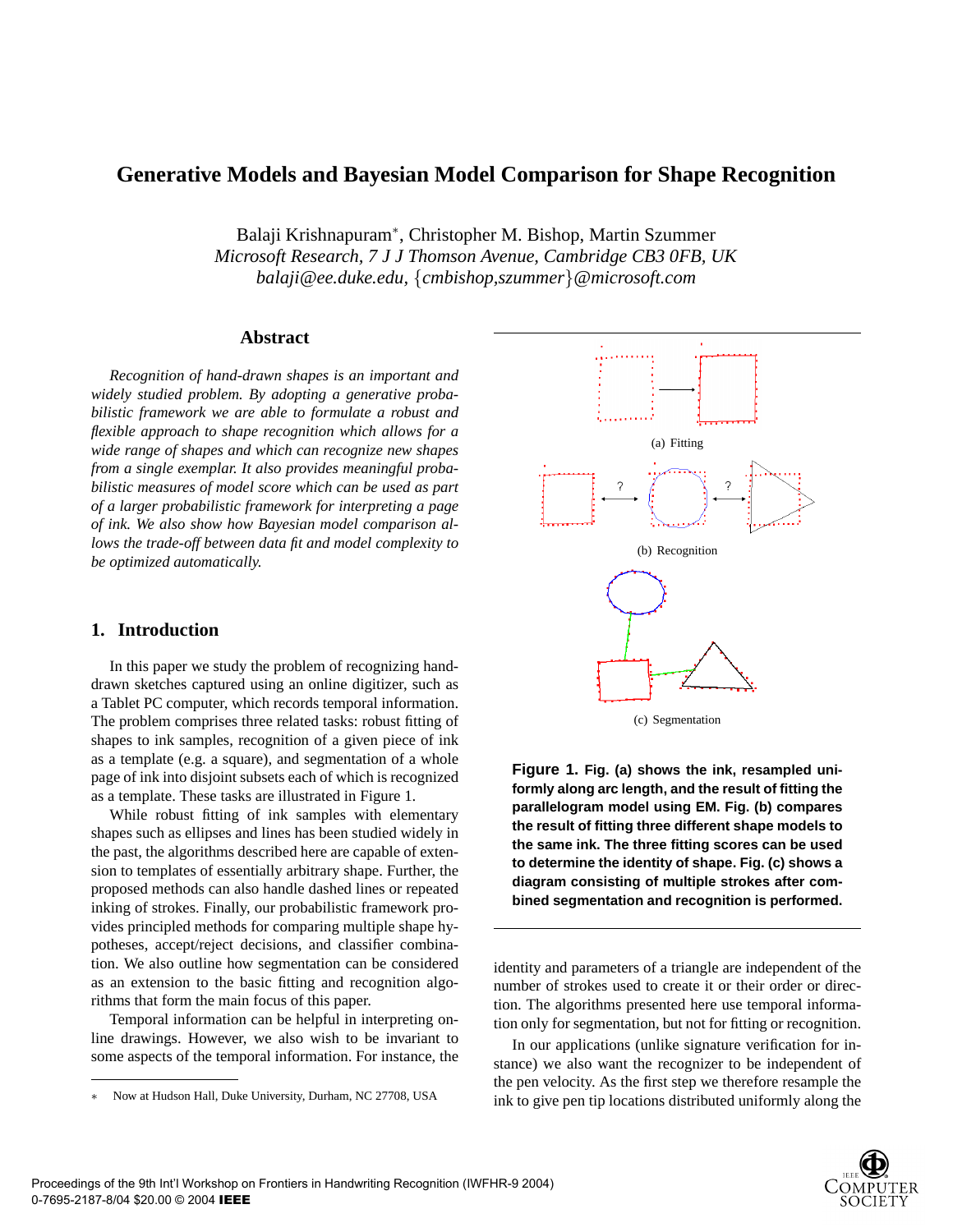strokes, with fixed arc length spacing.

We shall denote the resulting samples of user drawn ink by  $x_n$  where x represents a Cartesian location in the two-dimensional 'screen space', and  $n = 1, \ldots, N$  indexes the individual sample points. The whole user figure of N points is denoted  $X \equiv [\mathbf{x}_n]$ . Similarly, we denote the uniformly sampled points from each template by  $\mathbf{Y}^{f} = [\mathbf{y}_{m}^{f}]_{m=1}^{M}$  where y represents a Cartesian location in the two-dimensional 'template space',  $m = 1, \ldots, M$  indexes the individual template samples, and  $f = 1, \ldots, F$ indexes the figure templates. For simplicity, we have assumed that each figure template is represented by the same number of samples M.

In the illustrations and benchmarks presented here we have used the square, circle, unit line segment, and equilateral triangle as canonical templates (i.e.  $F = 4$ ). However our algorithms allow the use of any other set of shapes. For both fitting and recognizing the templates we restrict our attention to affine transformations from the canonical 'figure space' to 'screen space'. This is a mildly restrictive assumption since certain figures such as arrows cannot be directly fit or recognized by means of only affine transformations. With these kinds of figures, we shall need to take recourse to a higher level inference procedure. For instance such a procedure would recognize arrows from combinations of line segments.

## **2. Affine Transformations**

Consider a general linear mapping corresponding to an *affine* transformation of the form

$$
\mu = Cy + b,\tag{1}
$$

where C is a  $2 \times 2$  matrix, b is a two-element vector, y is a point in 'canonical figure space', and  $\mu$  is a point in screen space. We can conveniently combine  $C$  and  $b$  into a single  $2\times3$  matrix  $\mathbf{A} = [\mathbf{C}\mathbf{b}]$ . This six degree of freedom transformation incorporates translations, rotations, shear and scaling. We augment the coordinates y by appending a constant one to form a vector [y 1] of dimension  $1 \times 3$ . In the remainder of the paper we refer to the augmented vector simply as **y**, so that  $\mu_i = Ay_i$ .

Note that this parameterization may sometimes involve redundant degrees of freedom (for instance a straight line is governed by just four parameters corresponding to the Cartesian coordinates of its end points) so either care must be taken while fitting and recognizing such figures, or alternatively transformations involving fewer parameters have to be employed. In order to robustly fit and recognize ink, we next describe probabilistic models that measure the likelihood that a sample of ink was generated from a template under a specific affine transformation.

### **3. Generative Probabilistic Models**

Given the electronic ink corresponding to a set of captured strokes, there are many methods available for deciding which of a set of figures they represent (i.e. recognition), and for estimating the corresponding parameters (i.e. fitting). These may be based on template matching, Hough transforms, geometrical heuristics and so on. In this section we focus on probabilistic models which represent a generative process for ink formation. These define a model  $p(\mathbf{x}|\boldsymbol{A},\mathbf{Y}^f)$  for the probability density of ink at any screen point x given the figure template  $Y<sup>f</sup>$  and its affine parameters A. Generative probabilistic models offer important advantages in sketch understanding, as discussed in Section 6.

Our generative model produces sample ink as follows:

- 1. Choose a figure template  $f$  from a predefined set of such figures  $\mathcal{F} = \{1, \ldots, F\}$  according to some prior distribution  $p(f)$ . Here we assume that all such figures (square, circle etc.) are equally probable.
- 2. Choose a value for the affine parameters A from a prior probability distribution  $p(A|f)$  for the chosen figure, and use these parameters to map a canonical version of the figure into the screen space.
- 3. Decide whether a sample is generated from the figure  $(\rho_n = 1)$  or not  $(\rho_n = 0)$ . This decision can be based on a prior probability of  $\delta$  for generating stray ink and  $(1 - \delta)$  for generating ink from the figure.
- 4. If the sample is not from the figure then choose it according to a uniform distribution over the screen space. In other words  $p(\mathbf{x}_n|\rho_n = 0) = 1/S$ , where S represents the area of the screen space.
- 5. If the sample is from the figure:
	- (a) Select a point  $\mu_n$  in screen space lying on the figure. This is chosen from a uniform distribution  $p(\mu)$  along the arc length of the stroke.
	- (b) Generate a sample ink point  $x_n$  from a Gaussian distribution centered on  $\mu_n$  having diagonal covariance with precision (inverse covariance) matrix  $\tau I$  where  $I$  is the unit  $2 \times 2$  matrix. Hence,  $p(\mathbf{x}_n|\boldsymbol{\mu}_n, \rho_n = 1) = \mathcal{N}(\mathbf{x}_n|\boldsymbol{\mu}_n, \tau \mathbf{I}).$
- 6. Repeat steps 3 to 5b a total of  $N$  times to generate the data set  $X = [\mathbf{x}_n]$ .

The introduction of the background probability of generating arbitrary ink (via the binary latent variable  $\rho_n$ ) provides robustness to small levels of stray ink. The mixing proportion between the figure and the background,  $\delta$ , can be estimated in the fitting algorithm by maximizing likelihood. Similarly, for the fitting and recognition stages we shall omit the priors on F and  $p(A|f)$  and simply treat the figure identity and its affine parameters as unknown.

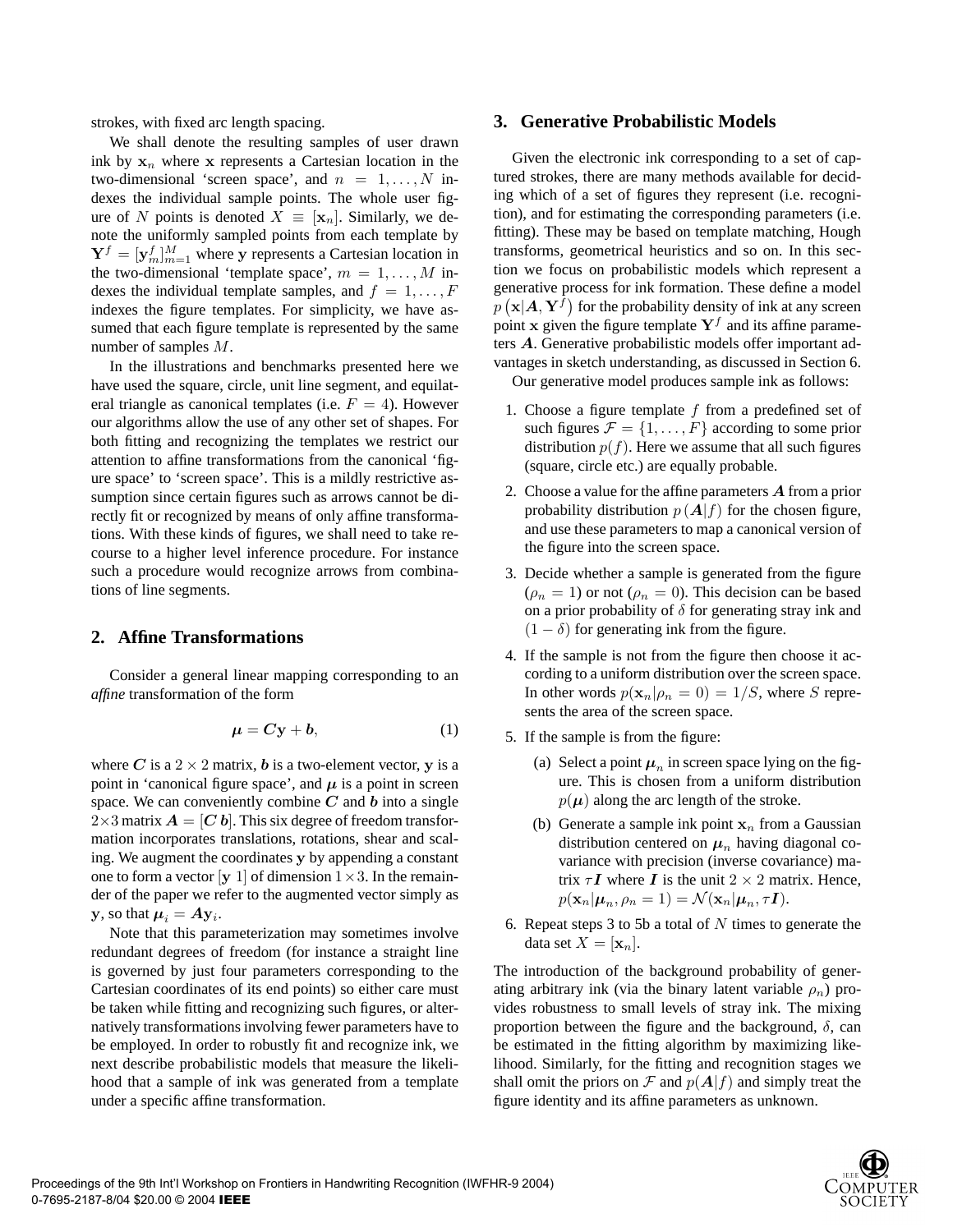The probabilistic model contains another latent variable  $\mu_n$  for each observed ink sample  $x_n$ , corresponding to the position along the figure arc responsible for generating that sample. The overall density model for  $p(\mathbf{x}_n|\mathbf{A}, f, \tau, \rho_n)$ 1) requires an integration over  $\mu$ :

$$
p(\mathbf{x}_n|\mathbf{A}, f, \tau, \rho_n = 1) = \int \mathcal{N}(\mathbf{x}_n|\boldsymbol{\mu}, \tau) p(\boldsymbol{\mu}) \,d\boldsymbol{\mu}.
$$
 (2)

Since this integration will in general be intractable (see Section 6 for some tractable special cases) we borrow a technique developed originally by [5] for digit recognition, and used as the basis of the *Generative Topographic Mapping* (GTM) [1], in which we replace the integral along arc length by a summation over a discrete uniform array of points. Thus our model becomes

$$
p(\mathbf{x}_n|\mathbf{A}, f, \tau, \rho_n = 1) = \frac{1}{M} \sum_{i=1}^{M} \mathcal{N}(\mathbf{x}_n|\boldsymbol{\mu}_i(\mathbf{A}, f), \tau) \tag{3}
$$

which corresponds to a constrained Gaussian mixture model, with equal mixing coefficients  $1/M$ . The component centers  $\mu_i$  are related through a common set of affine parameters A. In practice, we obtain  $\mu_i(A, f)$  by a uniform arc length resampling of  $AY<sup>f</sup>$ .

The generative model including the background ink probability thus becomes  $p(\mathbf{x}_n|\mathbf{A}, f, \tau, \delta) =$ 

$$
\delta\left(\frac{1}{S}\right) + (1 - \delta) \frac{1}{M} \sum_{i=1}^{M} \mathcal{N}\left(\mathbf{x}_n | \boldsymbol{\mu}_i(\boldsymbol{A}, f), \tau\right).
$$
 (4)

In the next section we discuss how to efficiently use this model for robust fitting and recognition of a single figure.

## **4. Fitting and Recognition**

The likelihood function is the probability of the observed data set given the parameters, viewed as a function of the parameters. Since the data samples are assumed to be independent and identically distributed, given the parameters and the noise precision, the log likelihood function is given by  $\ln p(X|\mathbf{A}, f, \tau, \delta) =$ 

$$
\sum_{n=1}^{N} \ln \left\{ \frac{\delta}{S} + \frac{(1-\delta)}{M} \sum_{i=1}^{M} \mathcal{N}(\mathbf{x}_n | \boldsymbol{\mu}_i(\boldsymbol{A}, f), \tau) \right\}.
$$
 (5)

We fit a figure  $f$  to user ink by finding the affine parameters that maximize the likelihood function:

$$
\mathbf{A}_f^*, \delta_f^* = \underset{\mathbf{A}, \delta}{\text{argmax}} \ln p(X|\mathbf{A}, f, \tau, \delta). \tag{6}
$$

As a byproduct of the same optimization, the maximum likelihood values for each figure  $f \in \{1, \ldots, F\}$  can be compared to recognize the most likely figure. Further, the

posterior probability distribution over the figures can also be obtained via Bayes theorem and any uncertainty can be propagated to subsequent layers of higher level inference.

Note that the summations inside the logarithm prevent further simplification. We could use nonlinear optimization strategies, such as conjugate gradients, to maximize this likelihood function, which would require analytical evaluation of the derivatives of the log likelihood. A more elegant approach, however, is to use the EM algorithm [4] to fit the parameters of each figure.

#### **4.1. EM Optimization**

The EM algorithm optimizes the likelihood function by alternating between E- and M-steps. In the E-step we use the current settings for the parameters  $\boldsymbol{A}$  to evaluate the posterior probability of correspondence between  $x_n$  and each latent point  $\mu_i$ , given by

$$
\xi_{ni} \equiv p(i, \rho_n = 1 | \mathbf{x}_n) = \frac{1}{Z} (1 - \delta) \frac{1}{M} \mathcal{N}(\mathbf{x}_n | \boldsymbol{\mu}_i, \tau) \quad (7)
$$

$$
\xi_{n(M+1)} \equiv p(\rho_n = 0 | \mathbf{x}_n) = \frac{1}{Z} \delta / S \tag{8}
$$

where 
$$
Z = \delta/S + (1 - \delta) \frac{1}{M} \sum_{j=1}^{M} \mathcal{N}(\mathbf{x}_n | \boldsymbol{\mu}_j, \tau).
$$
 (9)

In our implementation, we have assumed  $\mu_i = Ay_i$ . We can view  $\xi_{ni}$  as the *responsibility* which latent point  $\mu_i$ takes for explaining data sample  $x_n$ . Additionally,  $\xi_{n(M+1)}$ denotes the responsibility of the uniform background probability for explaining stray ink so that  $\sum_i \xi_{ni} = 1$  for every n. From this,  $\delta$  may also be re-estimated:

$$
\delta = \frac{\sum_{n=1}^{N} \xi_n(M+1)}{\sum_{n=1}^{N} \sum_{m=1}^{M+1} \xi_{nm}} = \frac{\sum_{n=1}^{N} \xi_n(M+1)}{N}.
$$
 (10)

In the M-step the responsibilities  $\{\xi_{ni}\}\$  are held fixed, and the parameters  $A$  are optimized by maximizing the expected complete-data log likelihood given by  $F(A, \tau) =$ 

$$
\sum_{n=1}^{N} \left[ \sum_{i=1}^{M} \xi_{ni} \ln \mathcal{N}(\mathbf{x}_n | \boldsymbol{\mu}_i = A \mathbf{y}_i, \tau) + \xi_{n(M+1)} \ln \frac{1}{S} \right].
$$
\n(11)

Note that the logarithm and the summation have been interchanged compared with (5). By substituting the standard expression for the Gaussian and removing additive and multiplicative constants, we see that maximization of  $F$  with respect to  $\boldsymbol{A}$  is equivalent to maximizing

$$
\widetilde{F}(\mathbf{A}, \tau) = -\frac{\tau}{2} \sum_{n=1}^{N} \sum_{i=1}^{M} \xi_{ni} ||\mathbf{x}_n - \mathbf{A} \mathbf{y}_i||^2 + \ln \tau \sum_{n=1}^{N} \sum_{i=1}^{M} \xi_{ni}.
$$
\n(12)

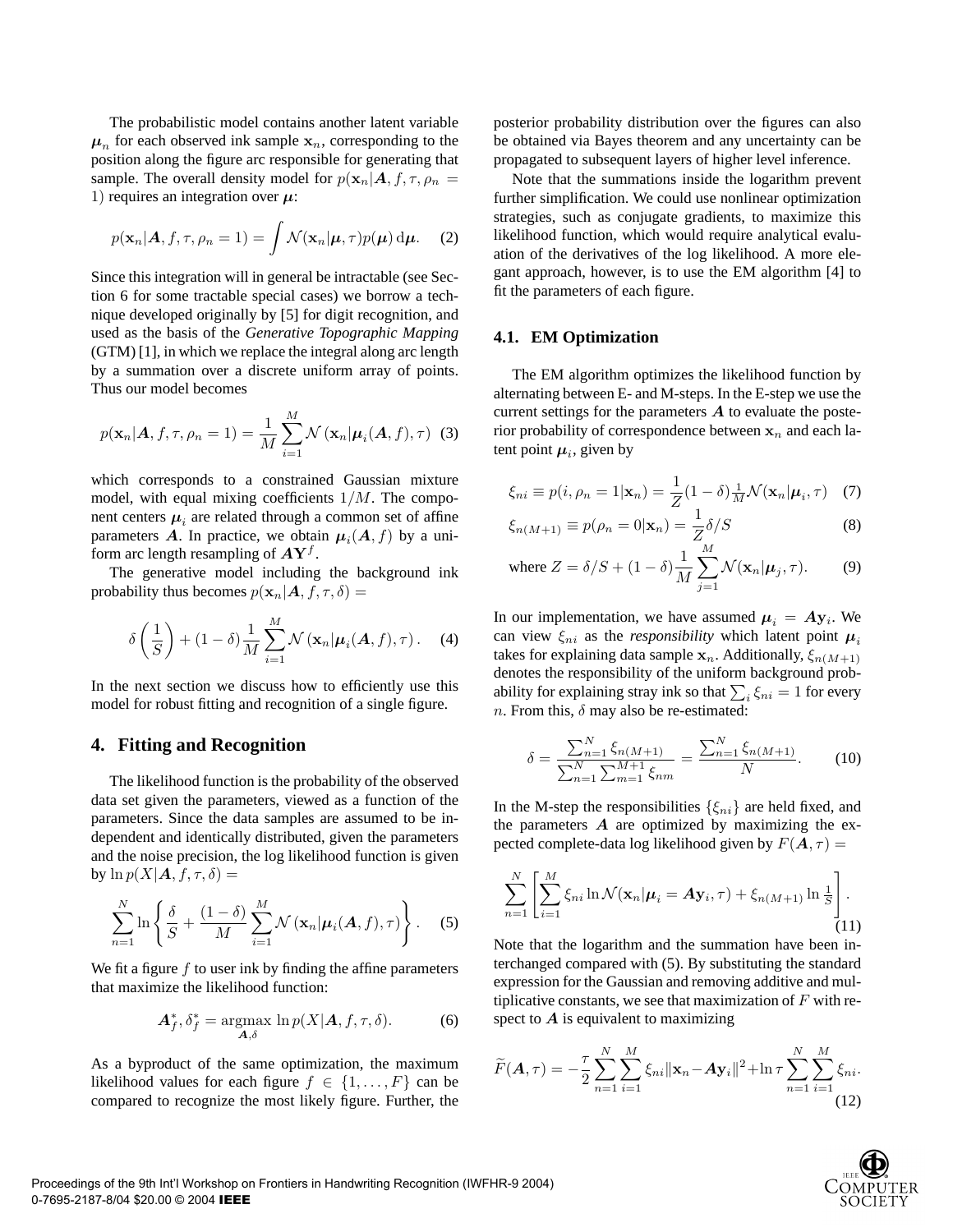Maximizing with respect to  $\boldsymbol{A}$  we obtain the equation

$$
A\left(\sum_{i=1}^{M} \mathbf{y}_{i} \mathbf{y}_{i}^{T}\left[\sum_{n=1}^{N} \xi_{ni}\right]\right) = \sum_{n=1}^{N} \sum_{i=1}^{M} \xi_{ni} \mathbf{x}_{n} \mathbf{y}_{i}, \quad (13)
$$

which is easily solved to determine  $A$ . Similarly, maximizing (12) w.r.t.  $\tau$ , we obtain:

$$
\tau^* = \left(\frac{\sum_{n=1}^N \sum_{i=1}^M \xi_{ni} ||\mathbf{x}_n - A\mathbf{y}_i||^2}{2\sum_{n=1}^N \sum_{i=1}^M \xi_{ni}}\right)^{-1}.
$$
 (14)

#### **4.2. Symmetric Explanation of Model and Ink**

The fitting objective of (6) has a smaller penalty for explaining user drawn ink with wasted model ink as compared to the penalty for not explaining some section of the user ink [3]. To further improve accuracy, we investigated an alternative method for fitting and recognizing figures that explicitly enforces symmetry in the explanations. This procedure measures how accurately the model explains user ink, and conversely, also how accurately the user ink explains the model. This may be summarized as  $A_f^*, \delta_f^* =$ 

$$
\underset{\mathbf{A},\delta}{\text{argmax}} \left[ \ln p(X|\mathbf{A}\mathbf{Y}^f,\tau,\delta) + \ln p(\mathbf{A}\mathbf{Y}^f|X,\tau,\delta) \right],\tag{15}
$$

where we assume the same form of generative probabilistic model as above for both of the probability distributions, sharing the same  $\tau$  and  $\delta$  parameters. The EM algorithm for the above maximization needs two sets of binary indicator variables,  $\rho_n^{(1)}$  and  $\rho_n^{(2)}$ , as well as two sets of responsibilities. The first set of  $\xi_{ni}^{(1)}$  measures the responsibility which each model sample takes for explaining a given user ink sample, calculated as in eqs. (7, 8) substituting  $\xi_{ni}$  and  $\rho_n$  by  $\xi_{ni}^{(1)}$  and  $\rho_n^{(1)}$  respectively. The second set  $\xi_{ni}^{(2)}$  measures the responsibilities which each given user ink sample assumes in explaining a model sample:

$$
\xi_{im}^{(2)} \equiv p(i, \rho_m^{(2)} = 1 | \mathbf{A} \mathbf{y}_m) = \frac{1}{Z} (1 - \delta) \frac{1}{N} \mathcal{N}(\mathbf{A} \mathbf{y}_m | \mathbf{x}_i, \tau)
$$

$$
(16)
$$

$$
\xi_{(N+1)m}^{(2)} \equiv p(\rho_m^{(2)} = 0 | \mathbf{A} \mathbf{y}_m) = \frac{1}{Z} \delta / S \tag{17}
$$

where 
$$
Z = \delta/S + (1 - \delta) \frac{1}{N} \sum_{j=1}^{N} \mathcal{N}(\mathbf{A} \mathbf{y}_m | \mathbf{x}_j, \tau).
$$
 (18)

Hence,  $\delta$  is easily re-estimated by maximum likelihood,

$$
\delta = \frac{\sum_{n=1}^{N} \xi_n(M+1) + \sum_{m=1}^{M} \xi(N+1)m}{N+M}.
$$
 (19)

Denoting the mutual responsibility as  $\xi_{ij} = \xi_{ij}^{(1)} + \xi_{ij}^{(2)}$ , it turns out that the M-step update for A and  $\tau$  remain identical to (13) and (14) respectively.

|           | P-gram   | Ellipse  | Triangle | Line     |
|-----------|----------|----------|----------|----------|
| P-gram    | 126, 125 | 2, 2     | 1, 2     | 1, 0     |
| Ellipse   | 0, 5     | 121, 124 | 0, 2     | 0, 0     |
| Triangle  | 2, 0     | 2, 6     | 126, 121 | 4.0      |
| Line      | 3, 1     | 10, 3    | 1, 3     | 125, 130 |
| # Figures | 131      | 135      | 128      | 130      |

**Table 1. Confusion matrix for recognizing templates. Rows indicate the recognized figure while columns indicate the true figure. In each column the accuracy of the generative model based method is indicated on the left and symmetric scoring scheme is indicated on the right. Correctly recognized figures appear on the diagonal.**

### **4.3. Initialization**

In our implementations we have found it useful to start the algorithms with a small  $\tau$  and  $\delta$  and to re-estimate them as part of the EM algorithm for fitting figure templates. However, care must be taken in the recognition stage while comparing the posterior probabilities to utilize the same  $\tau$ for all the figures. This is necessary to avoid problems due to different noise scales for different models.

Note that  $AY<sup>f</sup>$  may not be uniformly sampled along the arc, even though  $Y<sup>f</sup>$  was. Thus we may wish to resample it in every step of the algorithm. However, in practice we have found this unnecessary when using a reasonable initialization procedure.

We use the mean of the ink samples to initialize the translation parameters in A. We initialize scale and rotation using a simple eigenvector decomposition of the covariance matrix (this is equivalent to linear principal components analysis). For the purposes of initialization we ignore the contribution from shear.

#### **4.4. Assessment of Recognition Accuracy**

In order to assess the performance of these fitting and recognition methods we asked a set of thirteen subjects to draw parallelograms, ellipses, line segments and triangles using a Tablet PC pen computer. A total of 524 figures were collected. The confusion matrix for both methods described above are provided in Table 1. The recognition accuracy of both methods is equally good, and the difference between their performances is not statistically significant. Further evaluation with a larger database of user drawn figures would probably be useful in future.

The recognition accuracy is affected to an extent by the sampling rate of both the figure and the user ink. In particular, finer sampling proves advantageous in disambiguating

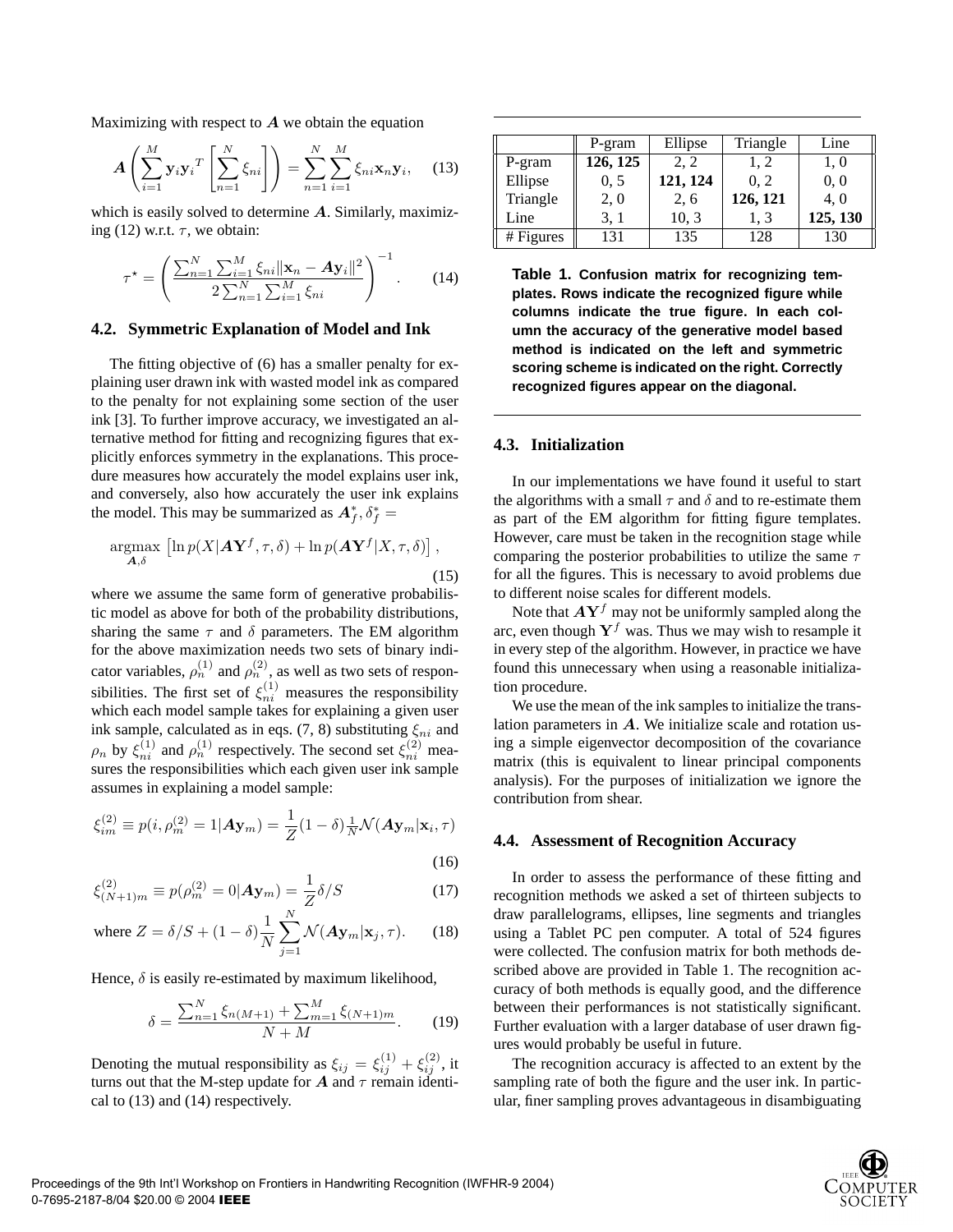

(c) Data better explained with four lines

**Figure 2. Example of Bayesian model selection. The same ink is explained in Fig. (a) using four straight lines whereas in Fig. (b) it is explained using a single parallelogram. The straight lines are less constrained and so will always give a better fit to the data, whereas Bayesian model selection correctly prefers the parallelogram. In the Fig. (c) the more probable explanation is given by the model consisting of four line segments since this gives a much better data fit.**

very small figures. We assessed the failure modes of these algorithms by visually inspecting the misclassified figures. Most of these figures were very small and from the sampled versions we found it difficult to accurately identify the figure even by eye. This leads us to believe that further gains in performance are not immediately achievable, at least not until we move to a continuous contour representation instead of a sampled point based representation. It remains to be seen if a continuous representation improves the quality of these methods.

Recognition of the entire set of 523 figures took 924.8 s for the generative model based method, and 863 s for the symmetric scheme, using a Matlab implementation.

## **5. Segmentation and Bayesian Model Selection**

A practical shape recognition system must deal not just with isolated shapes but with whole pages of ink. This can lead to multiple alternative explanations of the same ink, and it is important to have a principled framework for selecting the best interpretation. Consider the example shown in Figure 2. The model comprising a probabilistic mixture of four straight lines will always give a better fit to the data

than the single parallelogram it has fewer constraints (the lines do not have to be perpendicular to each other, nor do their ends have to touch). Thus maximum likelihood will always prefer the more complex model.

From a Bayesian perspective, given alternative figure explanations  $\mathcal{H}_k$ , where  $k = 1, \ldots, K$  for the observed data  $D$ , the posterior probabilities are given by

$$
p(\mathcal{H}_k|\mathcal{D}) \propto p(\mathcal{D}|\mathcal{H}_k)p(\mathcal{H}_k).
$$
 (20)

If we assume that the explanations have equal prior probability (we can trivially use unequal priors if we wish) then the posterior probabilities are determined by the *evidence*  $p(\mathcal{D}|\mathcal{H}_k)$  of each explanation, which itself is found by marginalizing over the model parameters  $\theta_k$ :

$$
p(\mathcal{D}|\mathcal{H}_k) = \int p(\mathcal{D}|\boldsymbol{\theta}_k, \mathcal{H}_k) p(\boldsymbol{\theta}_k|\mathcal{H}_k) \, \mathrm{d}\boldsymbol{\theta}_k. \tag{21}
$$

We can obtain a rough approximation to this integral if we assume that each parameter has a prior which is uniform over some region of width  $\Delta_0$  and that the corresponding posterior is sharply peaked around the model  $\theta_k^*$  and has width  $\Delta$ , so that

$$
p(\mathcal{D}|\mathcal{H}_k) \simeq p(\mathcal{D}|\boldsymbol{\theta}_k^*)(\Delta/\Delta_0)^{M_k},
$$
 (22)

where  $M_k$  is the number of parameters in  $\theta_k$ . We can refine this estimate somewhat by noting that in practice the posterior distribution will be multi-modal due to the presence of multiple equivalent parameter values. For example, if the hypothesis comprises  $L$  line segments there will be  $L!$  permutations of the parameter values all of which lead to the same probability density over the ink. Similarly, in the case of a square, for each parameter value there are three other different values which give rise to the same density, corresponding to rotational symmetry. If we denote the overall redundancy factor for a given shape hypothesis by  $\mathcal{F}_k$  then the log evidence is given by

$$
\ln p(\mathcal{D}|\mathcal{H}_k) \simeq \ln p(\mathcal{D}|\boldsymbol{\theta}_k^*) + M_k \ln C + \ln \mathcal{F}_k, \qquad (23)
$$

where  $\ln p(\mathcal{D}|\boldsymbol{\theta}_k^*)$  is the log likelihood for the fitted model, as calculated previously, and  $C = \Delta/\Delta_0$  denotes the posterior to prior width ratio (where  $C \ll 1$ ). The redundancy factor  $\mathcal{F}_k$  is easily calculated for any given model, and we choose a small value for C which can be tuned by crossvalidation if desired.

In order to parse an entire sketch containing multiple templates, we first group the ink sample points into larger units. In particular, we apply an efficient divide and conquer algorithm to divide a stroke into roughly straight line fragments. This method is quite robust, and box-shaped strokes typically split into just a few fragments.

Next, we employ a 'wrapper' approach around the previous algorithms. We consider partitions of the set of all